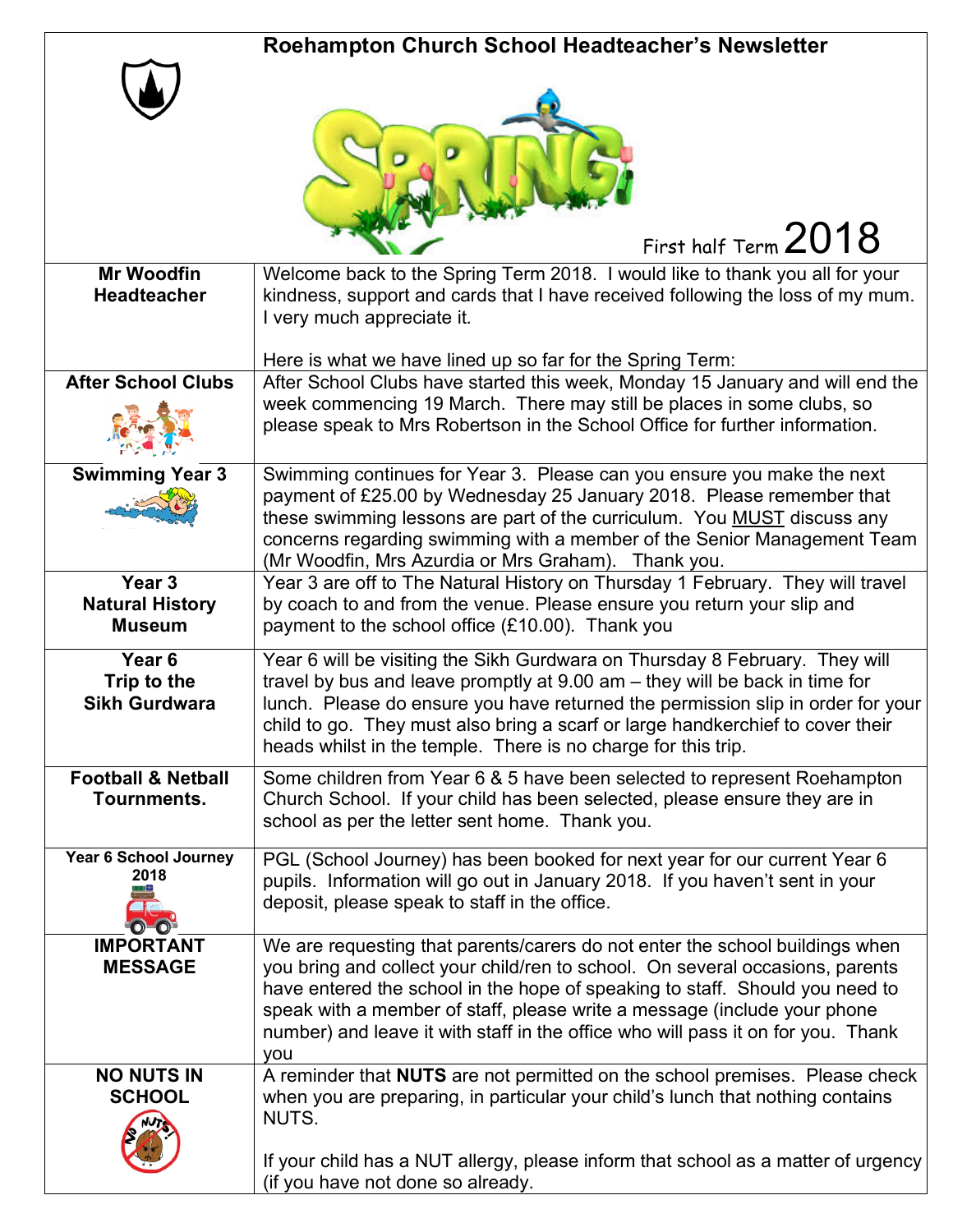|                                                               | For those of you whose child has a NUT allergy, please ensure we have two up<br>to date epi-pens. Thank you                                                                                                                                                                                                                              |
|---------------------------------------------------------------|------------------------------------------------------------------------------------------------------------------------------------------------------------------------------------------------------------------------------------------------------------------------------------------------------------------------------------------|
| <b>Appointments</b><br><b>Inform School office</b>            | If your child has an appointment during school time, please can you ensure you<br>inform the school office beforehand. We would also ask that you show proof of<br>the appointment so that it can be copied and kept on file (letter or appointment<br>card). If at all possible, please can appointments be made before or after school |
|                                                               | (particularly doctors/dentist). Thank you                                                                                                                                                                                                                                                                                                |
| <b>REMINDER</b>                                               | It is very important that you phone the school if your child is absent, especially<br>for those older children who walk to school on their own. You must phone the<br>school by 9.15 am so that this can be recorded and keep us posted as to how<br>your child is. Thank you.                                                           |
| <b>Change of</b><br><b>Address/New Phone</b><br><b>Number</b> | Please remember if you move house or change your phone number, do please<br>give this information to Mrs Larkin who can update this information on our files.<br>Thank you.                                                                                                                                                              |
| <b>Class Reps</b><br><b>CLASS</b><br><b>REPRESENTATIVE</b>    | As you know we now have Class Reps. They are doing an incredible job<br>arranging events for the children. The next up and coming function is the film<br>afternoon. A Class Rep Newsletter has recently been sent out with important<br>dates for your diary (February & March).                                                        |
|                                                               | Tickets for the film afternoon (Foundation & KS1) and also for the KS2 film<br>afternoon are on sale now $(E1.50)$ . You will also need to complete a permission<br>slip and return it to the school office.                                                                                                                             |
|                                                               | There is also information about the forthcoming Easter Disco and the Easter<br>parade in their Newsletter.                                                                                                                                                                                                                               |
|                                                               | Should you be interested in becoming part of the team, do let your own Class<br>Rep know. Thank you.                                                                                                                                                                                                                                     |
| <b>Cakes Sale</b>                                             | The Class Reps have organised another cake for this Friday 2 February. This<br>will be held by Years 2, 4 and 6. Please bring all cake donations to the School<br>Office on Friday Morning. Thank you.                                                                                                                                   |
| <b>PAYMENTS</b>                                               | If you are making payments to the School Office, please place all money in an<br>envelope (there are dinner money and plain envelopes available from the<br>School Office). Apart from dinner money, please write your child's name,<br>amount of money enclosed and what it is for clearly on the envelope. Thank<br>you.               |
| <b>School Dinners</b>                                         | If your child changes their lunch arrangement, you must inform Mrs Larkin in<br>writing. However, we do ask that your child remains on the same lunch                                                                                                                                                                                    |
| (hats                                                         | arrangement for a half term – but we are flexible. Please remember the Rose,<br>our Cook, has to order food in advance, so do bear that in mind. Thank you.                                                                                                                                                                              |